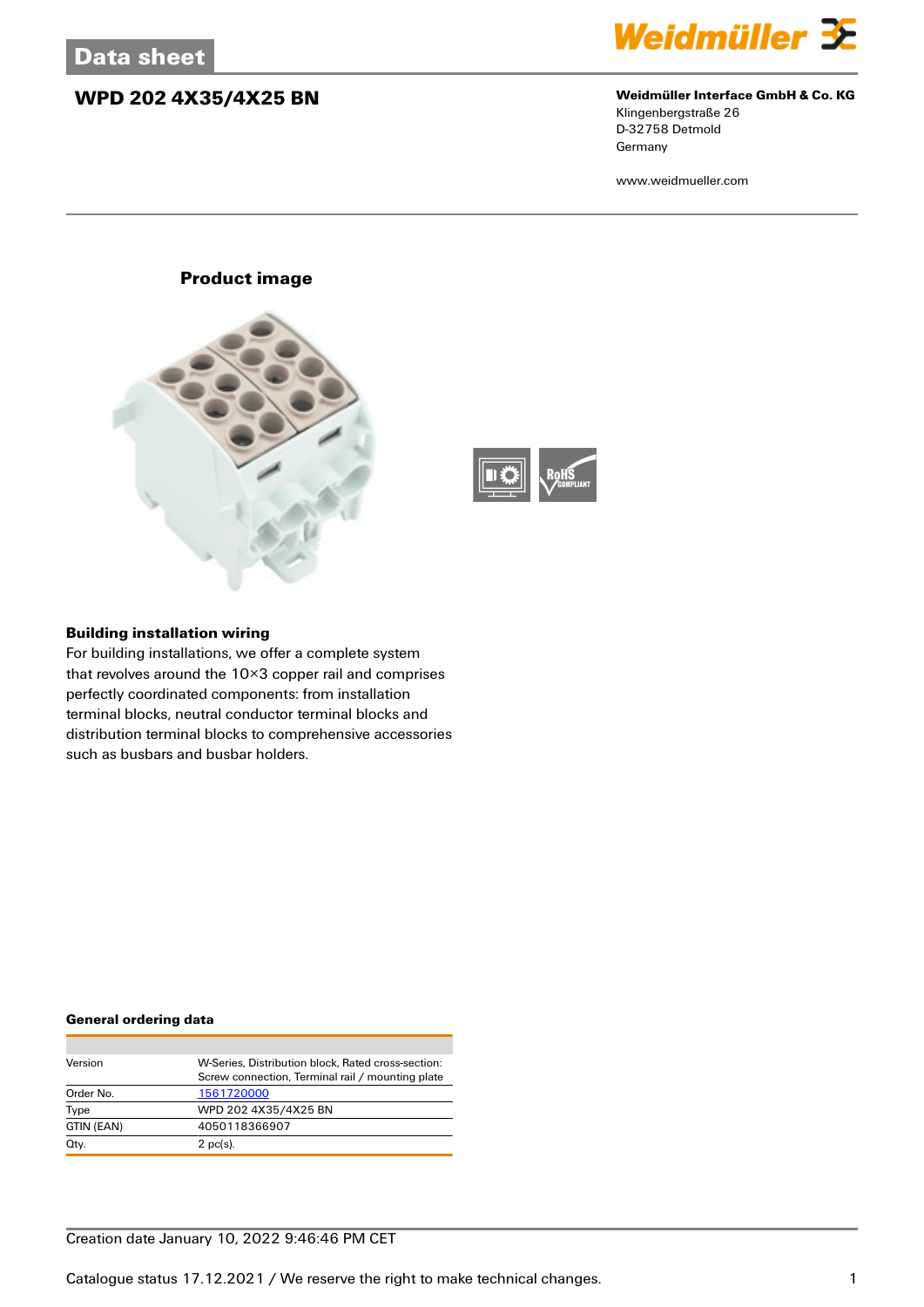**Technical data**

# **WPD 202 4X35/4X25 BN Weidmüller Interface GmbH & Co. KG**



Klingenbergstraße 26 D-32758 Detmold Germany

www.weidmueller.com

| <b>Dimensions and weights</b>                     |                                           |                                              |                  |
|---------------------------------------------------|-------------------------------------------|----------------------------------------------|------------------|
| Depth                                             | 49.3 mm                                   | Depth (inches)                               | 1.941 inch       |
| Height                                            | 55.4 mm                                   | Height (inches)                              | 2.181 inch       |
| Width                                             | 44.4 mm                                   | Width (inches)                               | 1.748 inch       |
| Net weight                                        | 184 g                                     |                                              |                  |
| <b>Temperatures</b>                               |                                           |                                              |                  |
| Storage temperature                               | -25 ℃…55 ℃                                | Continuous operating temp., min.             | -50 $\degree$ C  |
| Continuous operating temp., max.                  | 130                                       |                                              |                  |
| <b>Environmental Product Compliance</b>           |                                           |                                              |                  |
| <b>REACH SVHC</b>                                 | Lead 7439-92-1                            |                                              |                  |
| <b>Material data</b>                              |                                           |                                              |                  |
| Material                                          | Wemid                                     | Colour                                       | brown            |
| UL 94 flammability rating                         | $V-0$                                     |                                              |                  |
| <b>System specifications</b>                      |                                           |                                              |                  |
| Version                                           |                                           |                                              |                  |
| Number of potentials                              | Screw connection<br>$\mathbf{1}$          | End cover plate required<br>Number of levels | No<br>1          |
|                                                   | $\overline{2}$                            |                                              | 1                |
| Number of clamping points per level               |                                           | Number of potentials per tier                |                  |
| Levels cross-connected internally                 | Yes                                       | PE connection                                | No               |
| N-function<br><b>PEN</b> function                 | No<br>No                                  | PE function                                  | No               |
|                                                   |                                           |                                              |                  |
| <b>Additional technical data</b>                  |                                           |                                              |                  |
| Installation advice                               | Terminal rail / mounting<br>plate         | Open sides                                   | closed           |
| Snap-on                                           | Yes                                       | Type of mounting                             | Snap-on          |
| With snap-in pegs                                 | Yes                                       |                                              |                  |
| <b>Conductors for clamping (rated connection)</b> |                                           |                                              |                  |
| <b>Connection direction</b>                       | on side                                   | Type of connection                           | Screw connection |
| General                                           |                                           |                                              |                  |
| Installation advice                               | Terminal rail / mounting                  | Number of poles                              |                  |
|                                                   | plate                                     |                                              | 2                |
| <b>Standards</b>                                  | IEC 60947-7-1, IEC<br>61238-1, VDE 0603-2 |                                              |                  |
| <b>Rating data</b>                                |                                           |                                              |                  |
| Rated voltage                                     | 1,000                                     | Rated AC voltage                             | 1,000 V AC       |
| Rated DC voltage                                  | 1,000 V DC                                | <b>Rated current</b>                         | 202 A            |
| <b>Standards</b>                                  | IEC 60947-7-1, IEC<br>61238-1, VDE 0603-2 |                                              |                  |

## Creation date January 10, 2022 9:46:46 PM CET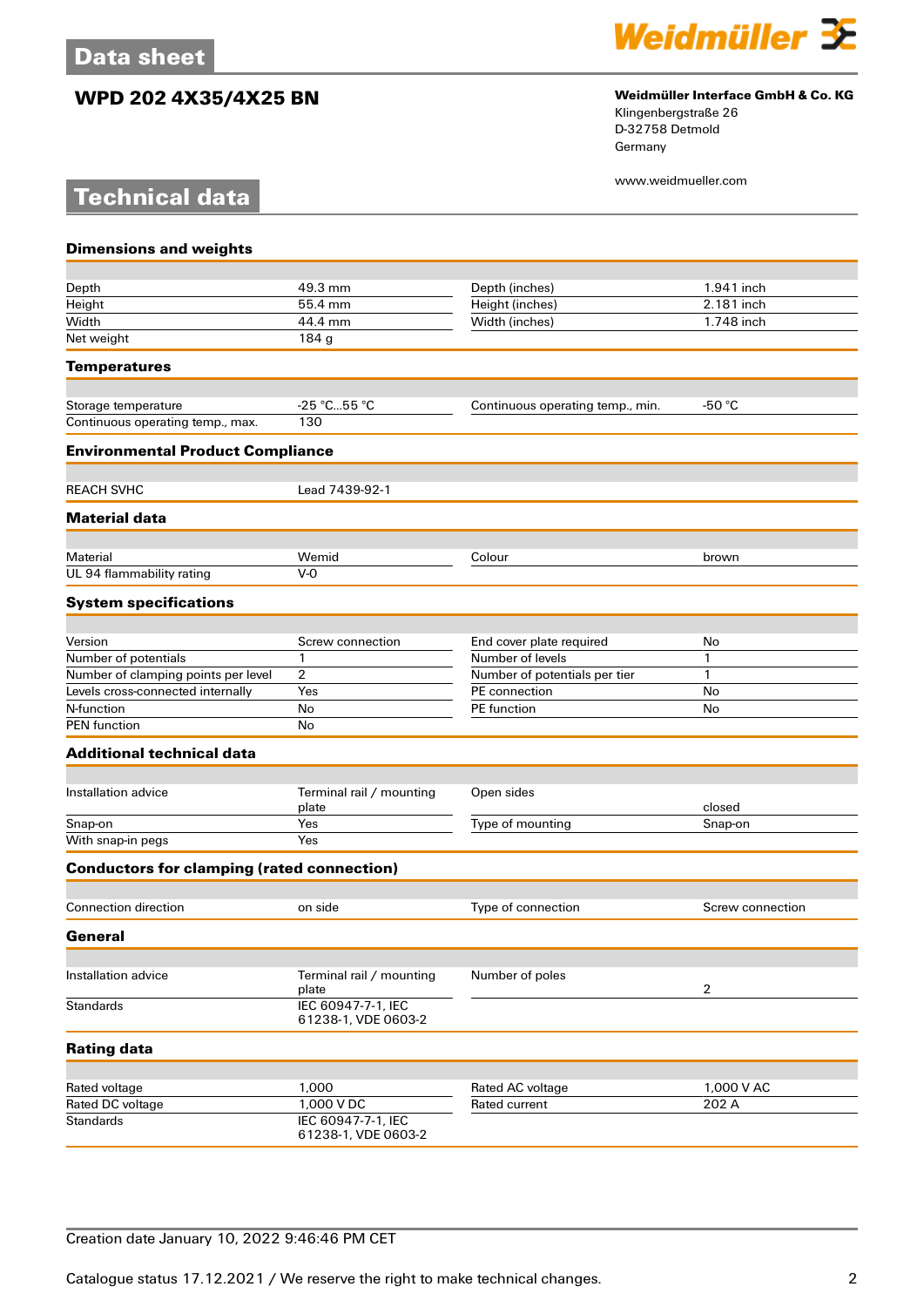# **WPD 202 4X35/4X25 BN Weidmüller Interface GmbH & Co. KG**



Klingenbergstraße 26 D-32758 Detmold Germany

www.weidmueller.com

# **Technical data**

| Classifications |
|-----------------|
|-----------------|

| ETIM 6.0    | EC000897    | ETIM 7.0    | EC000897    |
|-------------|-------------|-------------|-------------|
| ETIM 8.0    | EC000897    | ECLASS 9.0  | 27-14-11-20 |
| ECLASS 9.1  | 27-14-11-20 | ECLASS 10.0 | 27-14-11-20 |
| ECLASS 11.0 | 27-14-11-20 |             |             |

#### **Approvals**

Approvals

| <b>FFII</b> |  |
|-------------|--|
|-------------|--|

ROHS Conform

#### **Downloads**

| Approval/Certificate/Document of | <b>CB Certificate</b>                             |
|----------------------------------|---------------------------------------------------|
| Conformity                       | <b>EAC</b> certificate                            |
|                                  | <b>VDE Certificate</b>                            |
|                                  | <b>VDE Certificate</b>                            |
|                                  | <b>DNV Certificate</b>                            |
|                                  | <b>CE Declaration of Conformity</b>               |
|                                  | <b>CE Declaration of Conformity all terminals</b> |
| <b>Engineering Data</b>          | CAD data – STEP                                   |
| Engineering Data                 | <b>EPLAN, WSCAD</b>                               |
| User Documentation               | <b>StorageConditionsTerminalBlocks</b>            |
|                                  | DATA SHEET WPD 202                                |
| Catalogues                       | <b>Catalogues in PDF-format</b>                   |
| <b>Brochures</b>                 |                                                   |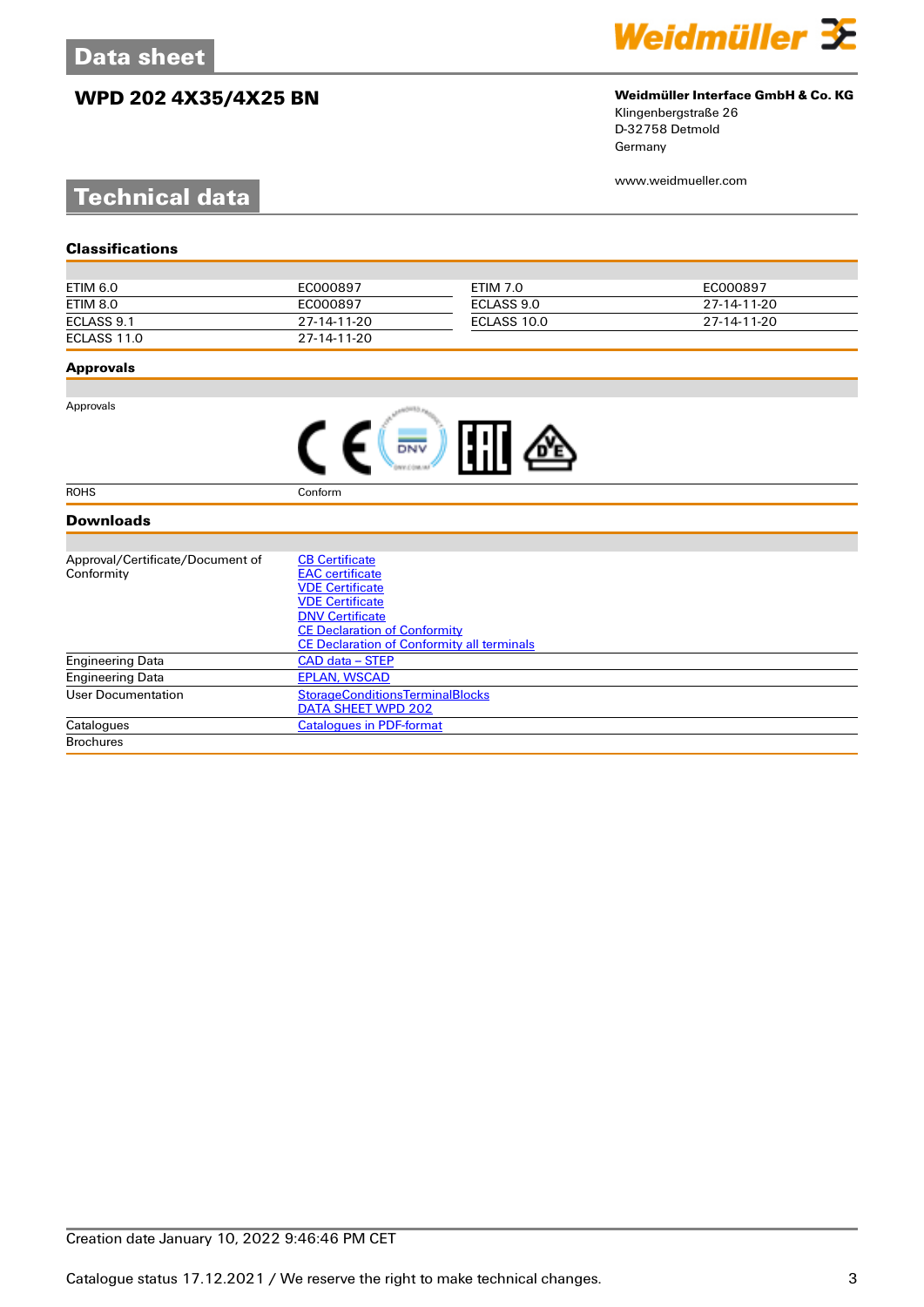# **WPD 202 4X35/4X25 BN Weidmüller Interface GmbH & Co. KG**

 $\overline{\mathbf{O}}_{25 \text{ mm}^2}$ 

ÖŖ

 $\overline{\mathbf{O}}\underset{25\text{ mm}^2}{\mathbf{O}}\overline{\mathbf{O}}\underset{25\text{ mm}^2}{\mathbf{O}}\overline{\mathbf{O}}\underset{25\text{ mm}^2}{\mathbf{O}}$ 

# **Drawings**



Klingenbergstraße 26 D-32758 Detmold Germany

www.weidmueller.com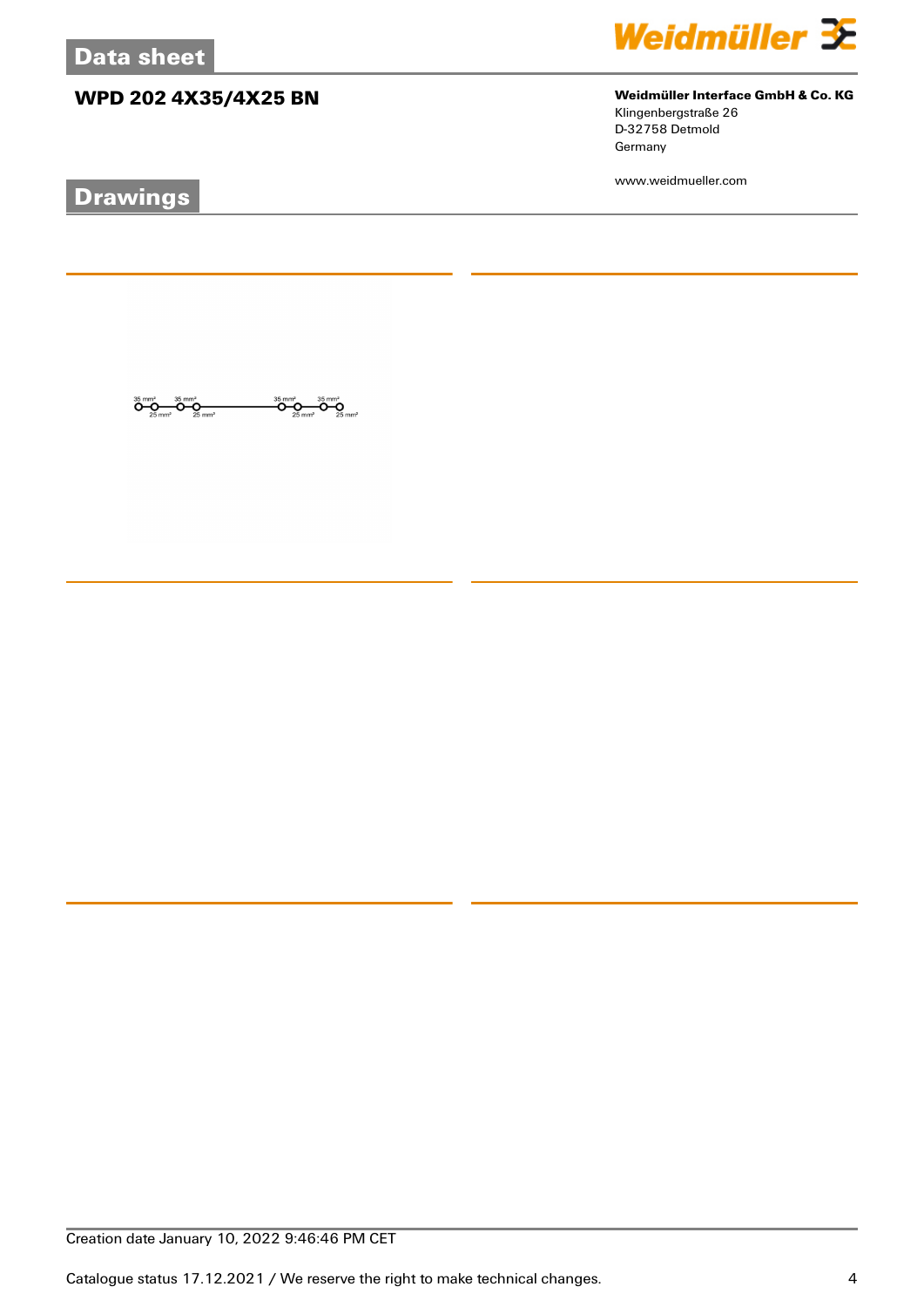#### **W-Series** WPD 202 4x35/4x25 GY





| $m$  |
|------|
| A/mm |
| mm   |
|      |

| 43.2 / 49.3 / 55.7 |                                        |                                           |                                           |                                        |
|--------------------|----------------------------------------|-------------------------------------------|-------------------------------------------|----------------------------------------|
| 125/35             | $35 \text{ mm}^2$<br>$25 \text{ mm}^2$ | $35 \text{ mm}^2$<br>$25$ mm <sup>2</sup> | $35 \text{ mm}^2$<br>$25$ mm <sup>2</sup> | $35 \text{ mm}^2$<br>$25 \, \text{mm}$ |
| 2.535              |                                        |                                           |                                           |                                        |

#### **Technical data**

| <b>Rated data</b>                                    |                   |                 |
|------------------------------------------------------|-------------------|-----------------|
| Rated voltage                                        |                   | ۷               |
| <b>Rated current</b>                                 |                   | А               |
| for wire cross-section                               | $35 \text{ mm}^2$ | mm <sup>2</sup> |
| Rated impulse withstand voltage / Pollution severity |                   |                 |
| Overvoltage category / UL 94 flammability rating     |                   |                 |
| Approvals                                            |                   |                 |
| <b>Clamped conductors (H05V/H07V)</b>                |                   |                 |
| Solid / Stranded                                     | $35 \text{ mm}^2$ | mm <sup>2</sup> |
|                                                      | $25 \text{ mm}^2$ | mm <sup>2</sup> |
| <b>Flexible with ferrule</b>                         | $35 \text{ mm}^2$ | mm <sup>2</sup> |
|                                                      | $25 \text{ mm}^2$ | mm <sup>2</sup> |
| Stripping length / Blade size                        | $35 \text{ mm}^2$ | $mm$ -          |
|                                                      | $25 \text{ mm}^2$ | mm/-            |
| <b>Tightening torque</b>                             |                   | Nm              |
| <b>Note</b>                                          |                   |                 |

## **Ordering data**

| <b>Version</b> |                    |
|----------------|--------------------|
|                | light grey<br>blue |
|                | green              |
|                | brown              |
|                | black              |
| <b>Note</b>    |                    |

### **Accessories**

| <b>End bracket</b> |                          |
|--------------------|--------------------------|
|                    | dark beige<br>dark beige |
| <b>Screwdriver</b> |                          |
|                    |                          |

#### EN 60079-7 **IEC**  $\overline{\mathsf{u}}$ . **CSA** 1000  $600\,$  $600$  $\overline{125}$  $\overline{115}$  $\overline{125}$

IEC 60947-7-1, DIN EN 0603-3-1

**Type**<br>WPD 202 4x35/4x25 GY

WPD 202 4x35/4x25 BL

WPD 202 4x35/4x25 GN

WPD 202 4x35/4x25 BN<br>WPD 202 4x35/4x25 BK

Type<br>WEW 35/2

AEB 35 SC/1

**SDK PZ2 X 100** 

| $- - -$ | .           | .       |  |
|---------|-------------|---------|--|
| 35      | AWG 142     | AWG 142 |  |
|         | 8 kV / 3    |         |  |
|         | $III / V-0$ |         |  |
|         |             |         |  |

| <b>Rated connection</b>                |
|----------------------------------------|
| 435/435                                |
| 435/435                                |
| 25 25                                  |
| 25 25                                  |
| 22 / M6 (+/- PZ2)                      |
| 18 / M6 (+/- PZ2)                      |
| see appendix at the end of the chapter |
|                                        |

Order No.

1561730000

1561700000

1561620000

1561690000

Order No.<br>1061200000

1991920000

2749450000

Oty.

 $\overline{2}$ 

 $\overline{2}$ 

 $\overline{2}$ 

 $\overline{2}$ 

Oty.  $100$ 

 $50\,$ 

 $\overline{1}$ 







**Application range** 

 $\overline{\mathbf{B}}$ 

 $\begin{bmatrix} 1 \\ 1 \\ 1 \end{bmatrix}$